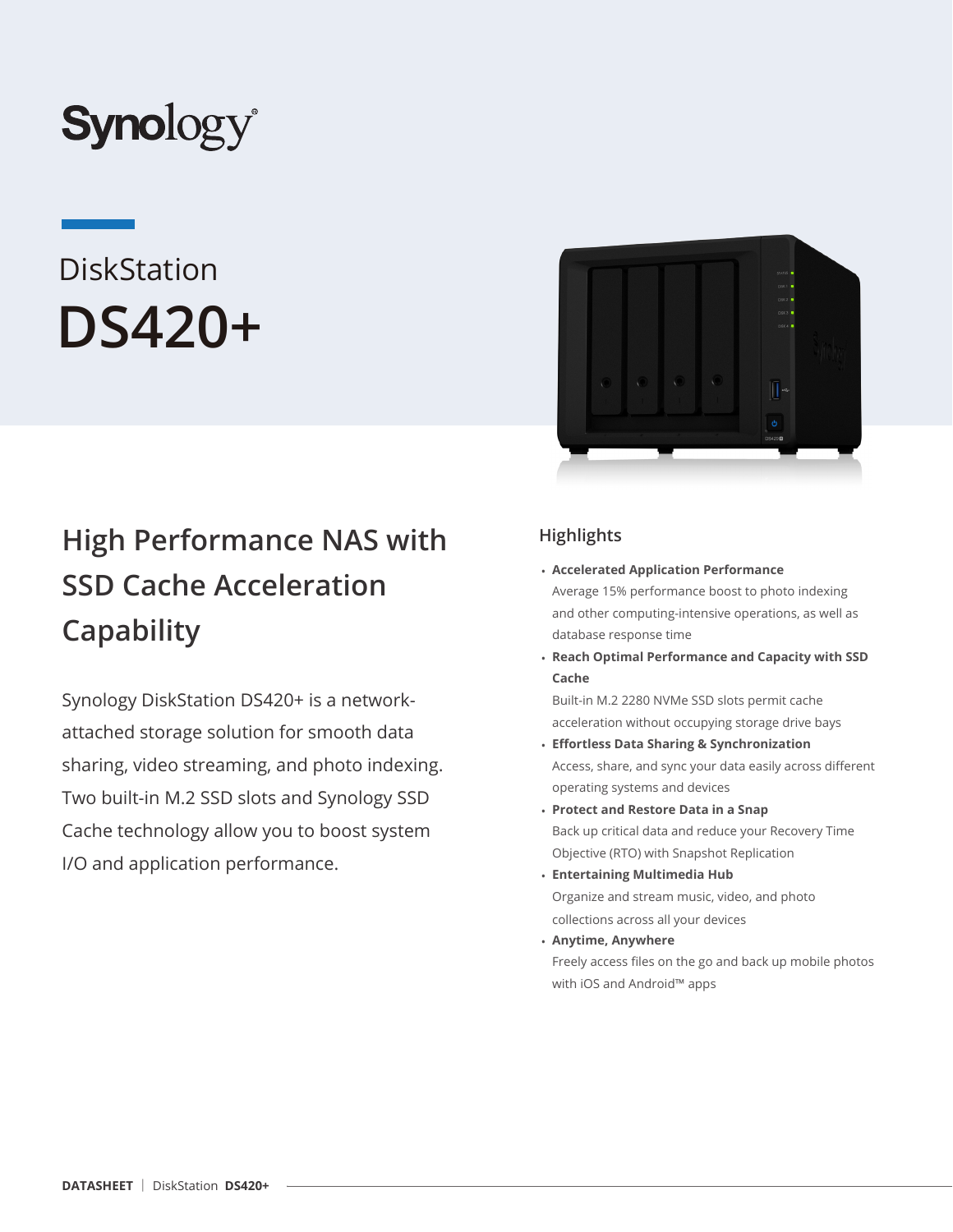## **Streamline Your Data Management Experience**

DS420+ is a powerful 4-bay desktop NAS that brings you a fast and smooth data management experience, as well as over **226 MB/s sequential read** and **225 MB/s sequential write**1 throughput. It benefits computing-intensive applications, speeding up **Synology Drive** and **Moments**2 by an average 15%, and boosting **Web PHP response efficiency** by about 95% compared to its predecessor, for simple and efficient data management.

DS420+ comes with two built-in **M.2 SSD slots** that support **Synology SSD Cache technology**, allowing you to reduce random I/O response time 20 times compared with spinning drives without occupying front drive bays.

# **Establish a Strong Storage Foundation with Btrfs**

DS420+ features a Btrfs file system optimized by Synology to offer you high reliability and high performance. Btrfs supports advanced storage technologies that meet the needs of modern business:

- **Advanced snapshot technology** provides schedulable and near-instantaneous data protection of shared folders and LUNs.
- **File and folder level data restoration** offers users who wish to restore only a specific file or folder more flexibility.
- **Flexible Shared Folders and User Quota System** provide comprehensive quota control on all user accounts and shared folders.
- **File self-healing** allows Btrfs file systems to auto-detect corrupted files using mirrored metadata and to recover broken data using RAID configurations.
- **Inline compression** compresses data before writing them to the drive, to optimize storage use and reduce write commands to the drives.



#### Next-Generation File System

*Btrfs is a modern file system designed to safeguard data integrity through metadata mirroring, file self-healing, and fast snapshot replication.*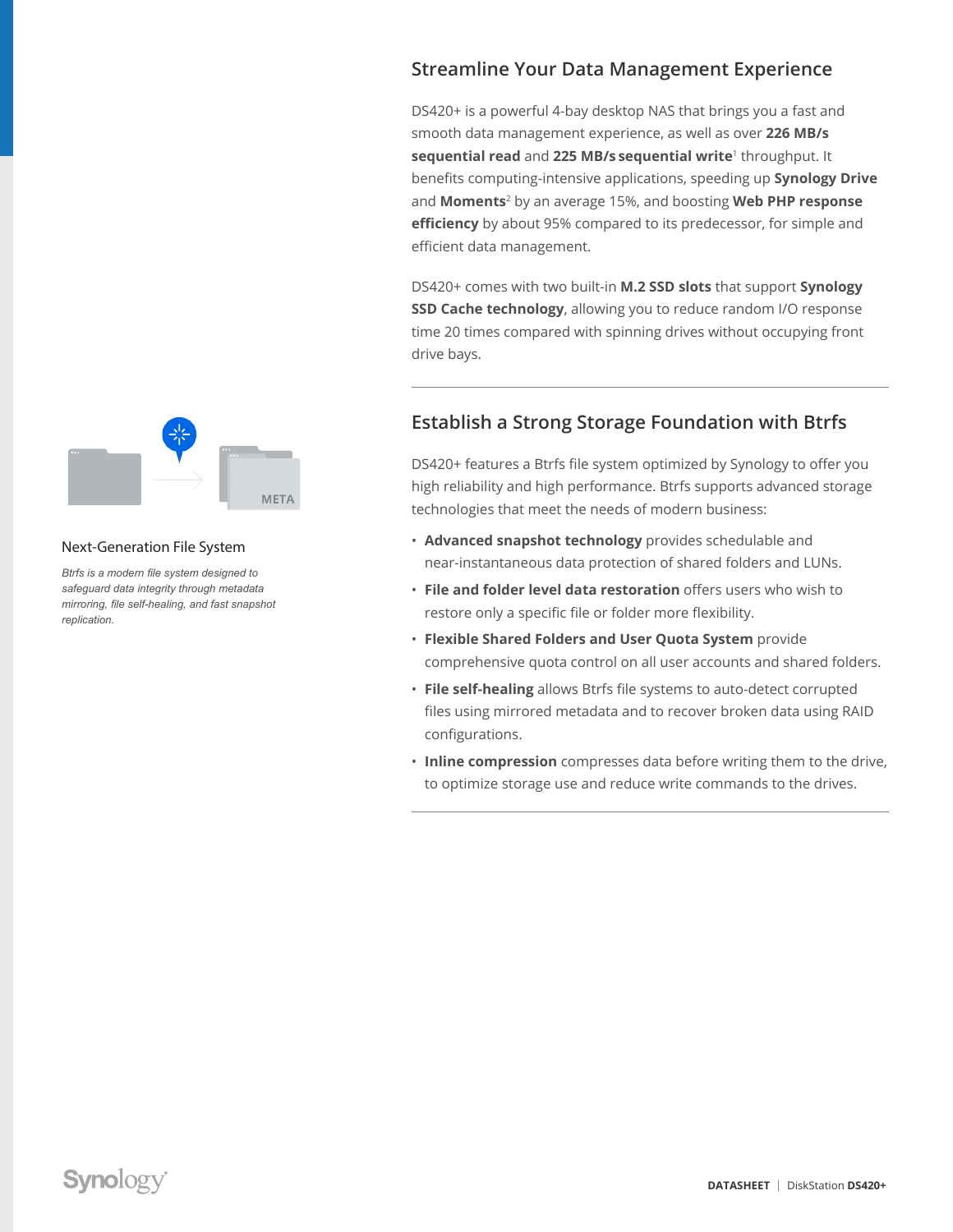

#### Synology Backup Suite

*A centralized, integrated, and license-free backup solution to protect every bit of your data.*



#### Multimedia Streaming

*Seamlessly gather and stream music, video, and photo collections across all your devices.*

# **Powerful Backup Tools**

DS420+ offers users a range of backup solutions for cloud and physical, onpremises environments. Backing up and restoring data is effortless – and completely free of licenses on compatible NAS models.

- Back up your cloud data: **Cloud Sync** enables users to seamlessly back up or synchronize data between a local Synology NAS and other cloud services.
- Back up your PCs and servers: **Synology Drive Client** backs up your Windows®, Mac®, and Linux® desktop devices to safeguard important computer files.
- Back up your Synology NAS: **Hyper Backup** offers a wide range of destinations for backups of your NAS, including on-premises and cloud.

# **Your Personal Multimedia Library**

DS420+ helps you easily manage multimedia content and share it across Windows®, macOS®, and Linux® platforms.

- **Video Station** helps you organize your personal digital video library using different data and criteria. Streaming videos to Apple TV, Android TV, Samsung TV, Chromecast and mobile apps is a breeze, and a wide range of digital devices are supported.
- **Audio Station** provides music playback via AirPlay® devices, and comes with lossless audio format support and Internet radio. Using the **Alexa Audio Station** feature, you can call out your music to your Voice Assistant.
- **Moments**' and **Photo Station**'s intuitive design fit both home users and professional photographers. Auto-created albums help you manage your images in seconds. You can also share photographs with local users or the public while regulating security using fine permission settings.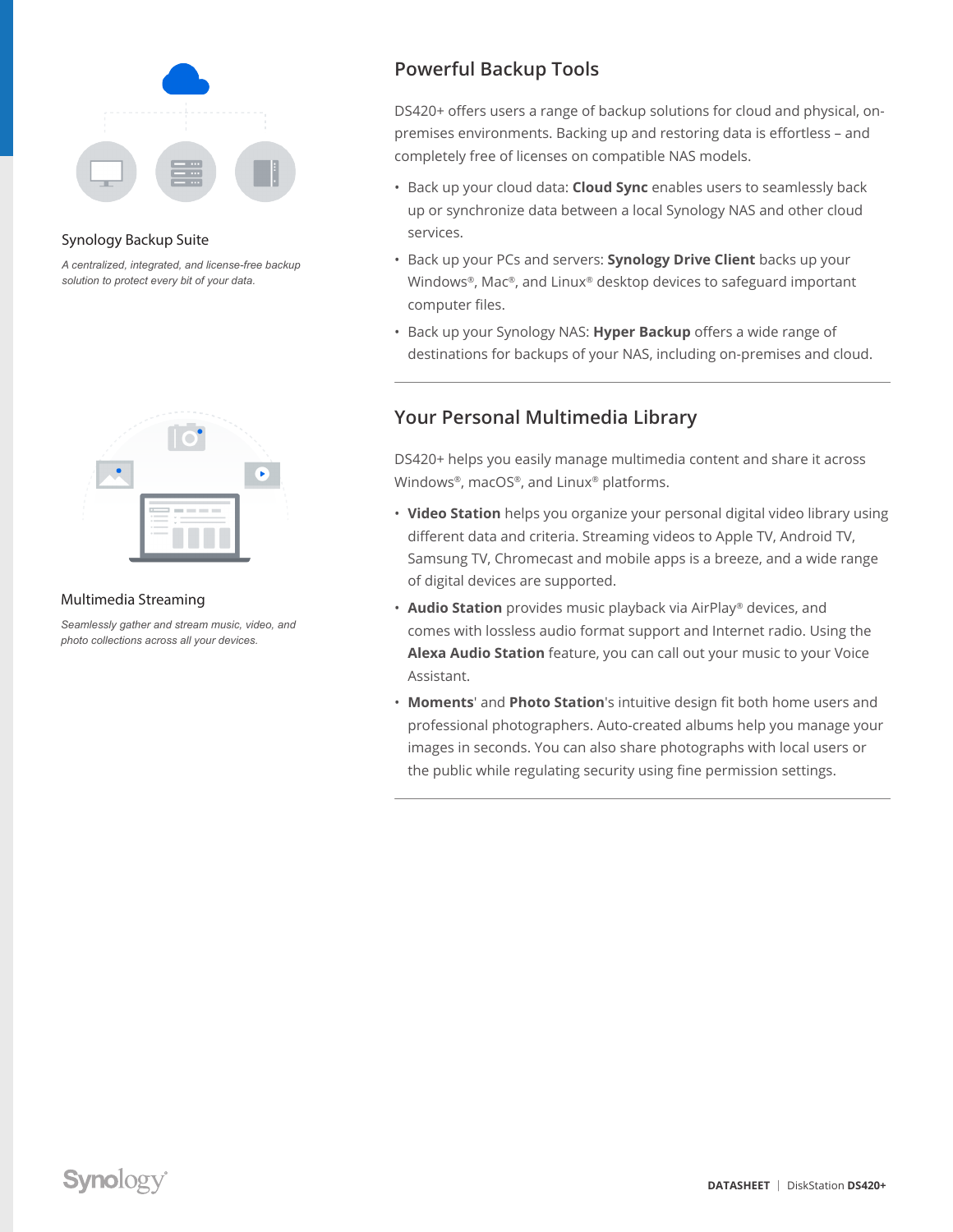# $\Box$  $\overline{\mathsf{s}}$

#### Low Power Consumption

*DS420+ is designed with energy-efficiency in mind, helping you minimize your carbon footprint.*

# **Multimedia Anytime, Everywhere**

Synology's mobile apps let you enjoy your multimedia library anytime, anywhere. Available on iOS and Android™ platforms, **DS photo**, **DS audio**, **DS video**, and **DS file** let you access your Synology NAS through **Photo Station**, **Audio Station**, **Video Station**, and **File Station**, respectively. With Synology QuickConnect, you can connect to your Synology NAS using a secure and customizable address for instant access to media and work files on Windows®, Mac®, Linux®, and mobile devices.

# **Cool & Quiet Design for Energy Efficiency**

Synology DS420+ is designed with energy efficiency in mind. Compared with its average PC counterpart, Synology DS420+ consumes less power, at **28.30 watts** while accessing and **8.45 watts** when hard drive hibernation is enabled. The power scheduling feature further reduces power consumption and operating cost.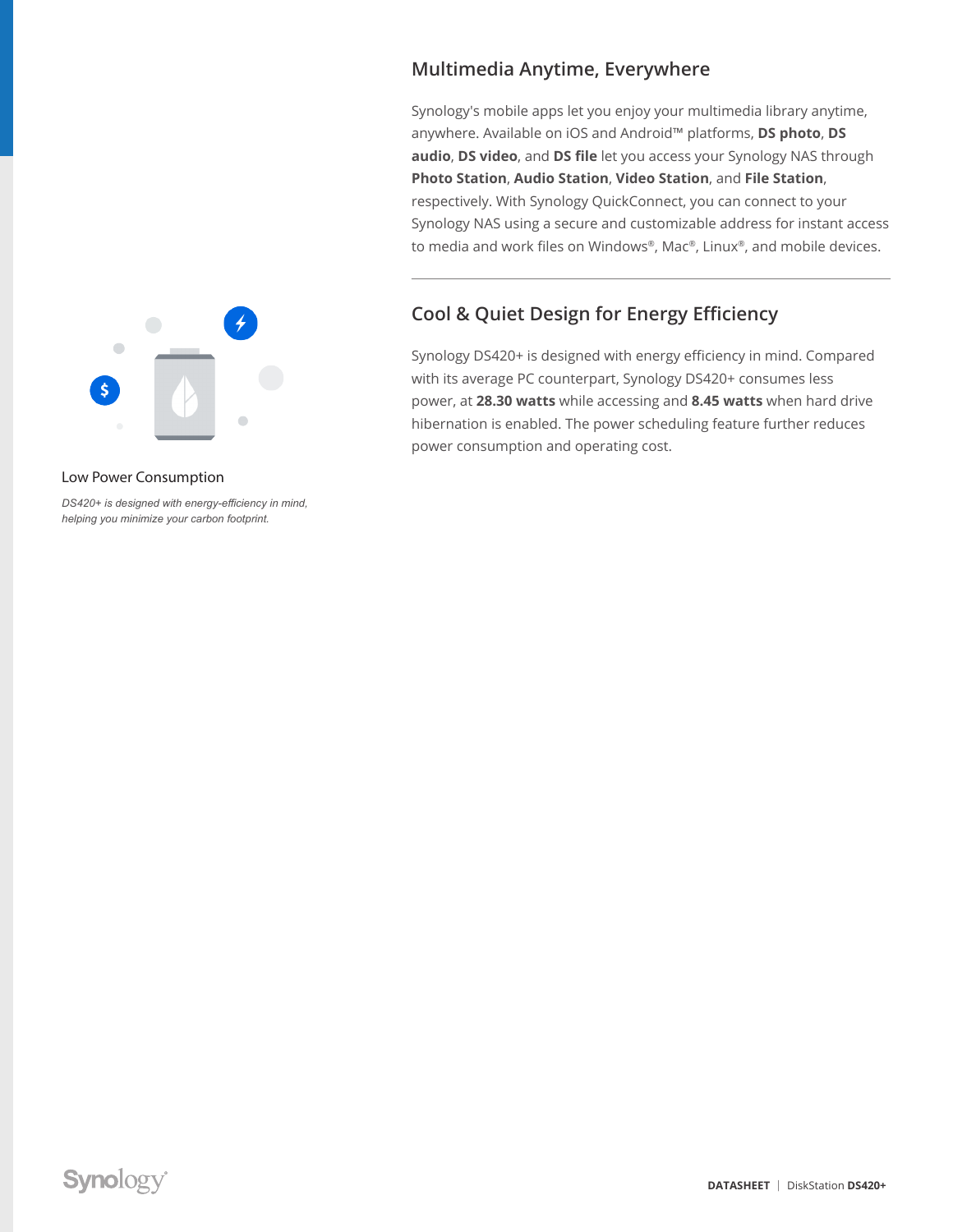## **Hardware Overview**

#### **Front Rear**



| Status indicator           | Drive status indicator | Drive tray lock             | USB 3.0 port   |
|----------------------------|------------------------|-----------------------------|----------------|
| Power button and indicator | 6 Drive trav           | 1GbE RI-45 port             | 8 Reset button |
| 9 Power port               | 10 System fan          | 11 Kensington Security Slot |                |

# **Technical Specifications**

#### **Hardware**

| <b>CPU</b>                 | Intel Celeron J4025 2-core 2.0 GHz, burst up to 2.9 GHz                                                |
|----------------------------|--------------------------------------------------------------------------------------------------------|
| Hardware encryption engine | Yes (AES-NI)                                                                                           |
| Memory                     | 2 GB DDR4 onboard (expandable up to 6 GB) <sup>3</sup>                                                 |
| Compatible drive type      | • 4 x 3.5" or 2.5" SATA HDD/SSD (drives not included)<br>• 2 x M.2 2280 NVMe SSD (drives not included) |
| Hot swappable drive        | Yes                                                                                                    |
| <b>External port</b>       | $2 \times$ USB 3.0 port                                                                                |
| Size (HxWxD)               | 166 x 199 x 223 mm                                                                                     |
| Weight                     | 2.18 kg                                                                                                |
| LAN                        | 2 x Gigabit (RJ-45)                                                                                    |
| Wake on LAN/WAN            | Yes                                                                                                    |
| Scheduled power on/off     | Yes                                                                                                    |
| System fan                 | $2(92 \times 92 \times 25 \text{ mm})$                                                                 |
| AC input power voltage     | 100 V to 240 V AC                                                                                      |
| Power frequency            | 50/60 Hz, single phase                                                                                 |
| Operating temperature      | 0°C to 40°C (32°F to 104°F)                                                                            |
| Storage temperature        | -20°C to 60°C (-5°F to 140°F)                                                                          |
| Relative humidity          | 5% to 95% RH                                                                                           |
| Maximum operating altitude | 5,000 m (16,400 ft)                                                                                    |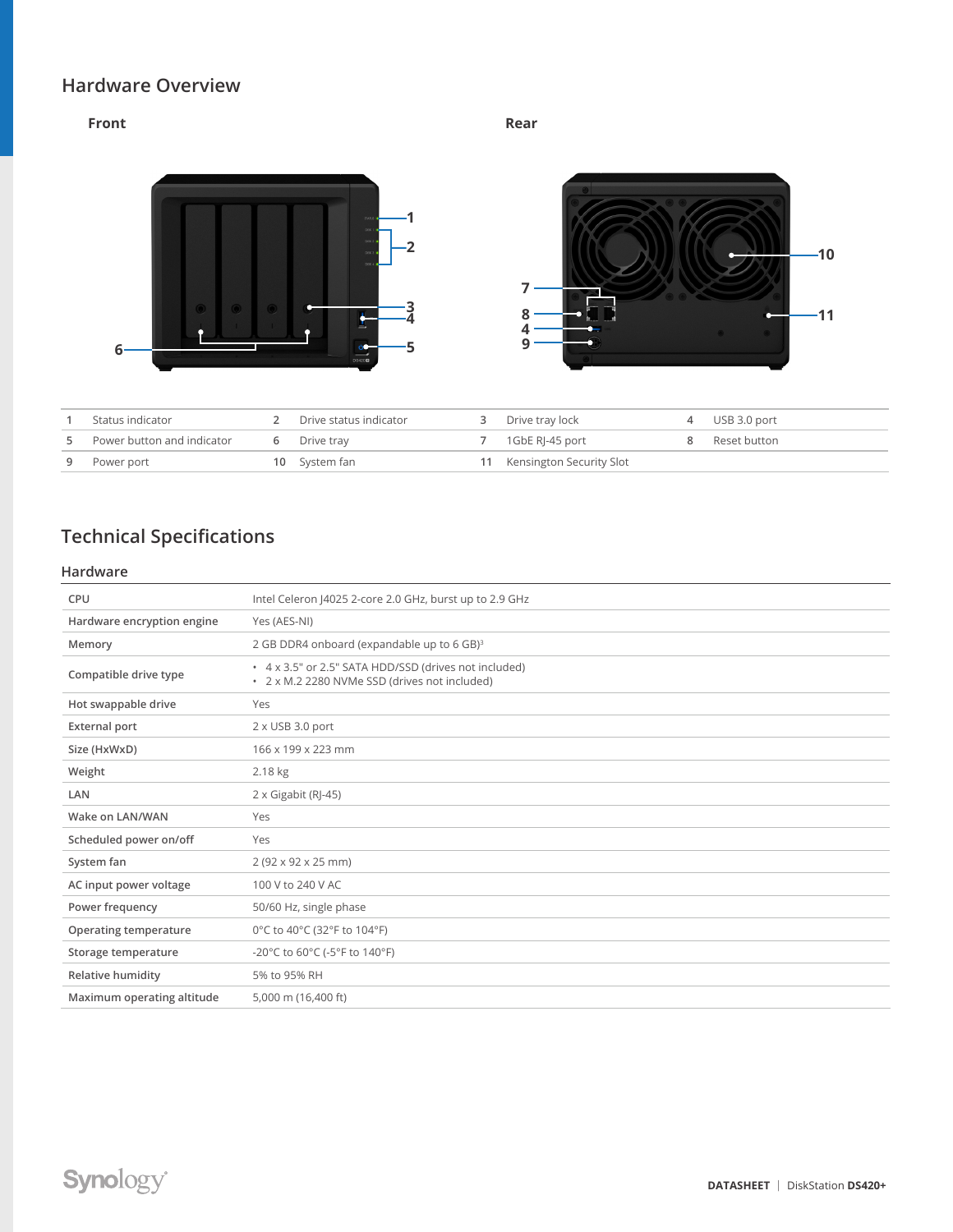### **General DSM specification**

| Networking protocol     | SMB, AFP, NFS, FTP, WebDAV, CalDAV, iSCSI, Telnet, SSH, SNMP, VPN (PPTP, OpenVPN™, L2TP)                                                                                                          |
|-------------------------|---------------------------------------------------------------------------------------------------------------------------------------------------------------------------------------------------|
| File system             | · Internal: Btrfs, ext4<br>· External: Btrfs, ext4, ext3, FAT, NTFS, HFS+, exFAT <sup>4</sup>                                                                                                     |
| Supported RAID type     | Synology Hybrid RAID (SHR), Basic, JBOD, RAID 0, RAID 1, RAID 5, RAID 6, RAID 10                                                                                                                  |
| Storage management      | · Maximum single volume size: 108 TB<br>• Maximum system snapshots: 65,536 <sup>5</sup><br>· Maximum internal volume: 64                                                                          |
| SSD cache               | • Read/write cache support<br>• M.2 NVMe SSD support                                                                                                                                              |
| File sharing capability | · Maximum local user account: 2,048<br>• Maximum local group: 256<br>· Maximum shared folder: 512<br>• Maximum concurrent SMB/NFS/AFP/FTP connection: 500                                         |
| Privilege               | Windows® Access Control List (ACL), application privilege                                                                                                                                         |
| Directory service       | Windows® AD integration: Domain users login via SMB/NFS/AFP/FTP/File Station, LDAP integration                                                                                                    |
| Virtualization          | VMware vSphere® 6.5, Microsoft Hyper-V®, Citrix®, OpenStack®                                                                                                                                      |
| Security                | Firewall, shared folder encryption, SMB encryption, FTP over SSL/TLS, SFTP, rsync over SSH, login auto block, Let's Encrypt<br>support, HTTPS (customizable cipher suite)                         |
| Supported client        | Windows® 7 onwards, macOS® 10.12 onwards                                                                                                                                                          |
| Supported browser       | Chrome®, Firefox®, Edge®, Internet Explorer® 10 onwards, Safari® 10 onwards; Safari (iOS 10 onwards), Chrome (Android™ 6.0<br>onwards) on tablets                                                 |
| Interface Language      | English, Deutsch, Français, Italiano, Español, Dansk, Norsk, Svensk, Nederlands, Русский, Polski, Magyar,<br>Português do Brasil, Português Europeu, Türkçe, Český, ภาษาไทย, 日本語, 한국어, 繁體中文, 简体中文 |

### **Packages and Applications**

| <b>File Server &amp; Synchronization</b>     |                                                                                                                                                                                                                                                                                                                                                  |  |  |
|----------------------------------------------|--------------------------------------------------------------------------------------------------------------------------------------------------------------------------------------------------------------------------------------------------------------------------------------------------------------------------------------------------|--|--|
| <b>Synology Drive</b>                        | Provide a universal portal to synchronize your files across various platforms, including Windows®, macOS®, Linux®, Android™<br>and iOS. The built-in universal portal allows you to access data anytime and anywhere.<br>• Maximum number of hosted files: 500,000<br>• Maximum number of concurrent connections for PC clients: 350             |  |  |
| <b>File Station</b>                          | Virtual drive, remote folder, Windows® ACL editor, compressing/extracting archived files, bandwidth control for specific users<br>or groups, creating sharing links, transfer logs                                                                                                                                                               |  |  |
| FTP Server                                   | Bandwidth control for TCP connections, custom FTP passive port range, anonymous FTP, FTP SSL/TLS and SFTP protocol,<br>boot over the network with TFTP and PXE support, transfer logs                                                                                                                                                            |  |  |
| Presto File Server <sup>6</sup>              | High-speed data transfer over WAN with exclusive SITA technology between Synology NAS and desktop                                                                                                                                                                                                                                                |  |  |
| Cloud Sync                                   | One or two-way synchronization with public cloud storage providers including Alibaba Cloud OSS, Amazon Drive, Amazon<br>S3-compatible storage, Backblaze B2, Baidu Cloud, Box, Dropbox, Google Cloud Storage, Google Drive, hubiC, MegaDisk,<br>Microsoft OneDrive, OpenStack Swift-compatible storage, Tencent COS, WebDAV servers, Yandex Disk |  |  |
| <b>Universal Search</b>                      | Offer global search into applications and files                                                                                                                                                                                                                                                                                                  |  |  |
| <b>iSCSI Storage &amp; Virtualization</b>    |                                                                                                                                                                                                                                                                                                                                                  |  |  |
| <b>iSCSI Manager</b>                         | • Maximum iSCSI target: 128<br>· Maximum iSCSI LUN: 256<br>· iSCSI LUN clone/snapshot support                                                                                                                                                                                                                                                    |  |  |
| Virtual Machine Manager                      | Deploy and run various virtual machines on Synology NAS, including Windows®, Linux®, or Virtual DSM                                                                                                                                                                                                                                              |  |  |
| <b>Data Protection &amp; Backup Solution</b> |                                                                                                                                                                                                                                                                                                                                                  |  |  |
| Hyper Backup                                 | Support local backup, network backup, and backup data to public clouds                                                                                                                                                                                                                                                                           |  |  |
| Backup tools                                 | DSM configuration backup, macOS® Time Machine support, Synology Drive Client desktop application<br>Shared folder sync - maximum task number: 8                                                                                                                                                                                                  |  |  |
| <b>Snapshot Replication</b>                  | • Maximum of shared folder snapshots: 1,024<br>• Maximum of replication: 32                                                                                                                                                                                                                                                                      |  |  |
| Synology High Availability                   | Reduce service downtime by setting up two identical NAS into one high-availability cluster                                                                                                                                                                                                                                                       |  |  |
| Active Backup for G Suite                    | Support G Suite My Drive and Team Drive backup and restoration                                                                                                                                                                                                                                                                                   |  |  |
| Active Backup for Office 365                 | Support Office 365 OneDrive for Business, mail, contacts, and calendar backup and restoration                                                                                                                                                                                                                                                    |  |  |
|                                              |                                                                                                                                                                                                                                                                                                                                                  |  |  |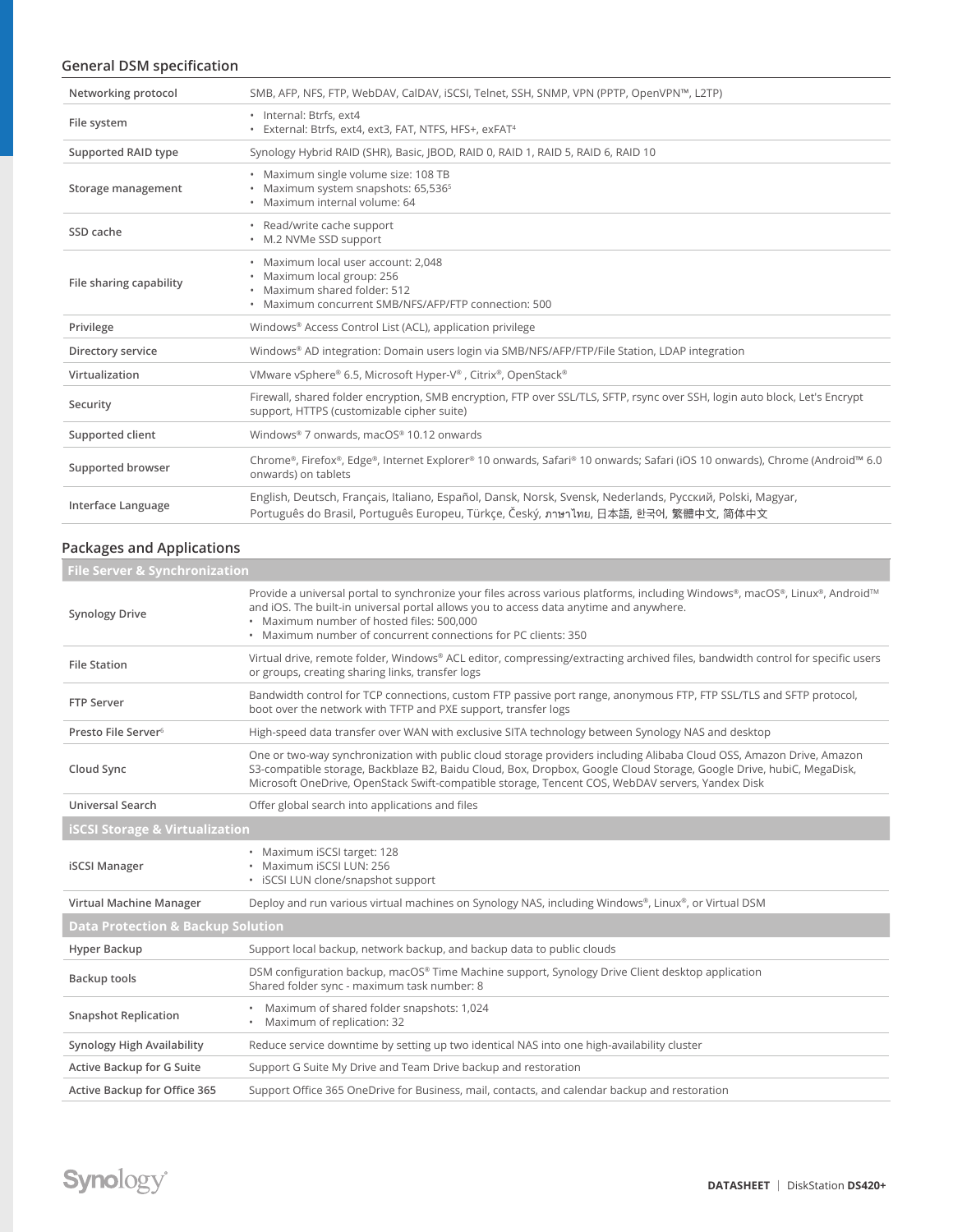| <b>Active Backup for Business</b>       | All-in-one backup solution designed for heterogeneous business IT environment, enabling IT admins to remotely manage<br>and monitor protection over PC, servers and VM on one centralized console                                                                                                         |  |  |  |  |
|-----------------------------------------|-----------------------------------------------------------------------------------------------------------------------------------------------------------------------------------------------------------------------------------------------------------------------------------------------------------|--|--|--|--|
| <b>Productivity &amp; Collaboration</b> |                                                                                                                                                                                                                                                                                                           |  |  |  |  |
| <b>Collaboration tools</b>              | Collaborate with instant message service Synology Chat, online editor Synology Office, and scheduling assistant Synology<br>Calendar<br>• Chat maximum users: 600<br>· Office maximum users: 1,000<br>• Calendar: support CalDAV and access via mobile devices                                            |  |  |  |  |
| <b>Note Station</b>                     | Rich-text note organization and versioning, encryption, sharing, media embedding and attachments                                                                                                                                                                                                          |  |  |  |  |
| <b>Synology MailPlus Server</b>         | Secure, reliable, and private mail solution with high-availability, load balancing, security and filtering design (Includes 5 free<br>email account licenses; additional accounts require the purchasing of additional licenses)                                                                          |  |  |  |  |
| <b>Synology MailPlus</b>                | Intuitive webmail interface for Synology MailPlus Server, customizable mail labels, filters, and user interface                                                                                                                                                                                           |  |  |  |  |
| <b>Multimedia</b>                       |                                                                                                                                                                                                                                                                                                           |  |  |  |  |
| Moments                                 | Support smart AI album with facial and subject recognition, photo editing and sharing features, similar photo detection, auto-<br>editing functions such as color correction and angle adjustments, and AI selection of the best photos. Mobile applications are<br>available on iOS and Android™ devices |  |  |  |  |
| Other packages                          | Video Station, Photo Station, Audio Station, iTunes® Server                                                                                                                                                                                                                                               |  |  |  |  |
| <b>Surveillance</b>                     |                                                                                                                                                                                                                                                                                                           |  |  |  |  |
| <b>Surveillance Station</b>             | Maximum IP camera: 25 (total of 750 FPS at 720p, H.264) (Including two free camera licenses; additional cameras require the<br>purchasing of additional licenses)                                                                                                                                         |  |  |  |  |
| <b>All-in-One Server</b>                |                                                                                                                                                                                                                                                                                                           |  |  |  |  |
| <b>Synology Directory Server</b>        | Provide a flexible and cost-effective domain controller solution                                                                                                                                                                                                                                          |  |  |  |  |
| <b>Central Management System</b>        | Provide a single interface to manage and monitor multiple Synology NAS                                                                                                                                                                                                                                    |  |  |  |  |
| <b>VPN Server</b>                       | Maximum connection: 30. Supported VPN protocol: PPTP, OpenVPN™, L2TP/IPSec                                                                                                                                                                                                                                |  |  |  |  |
| <b>Mail Server</b>                      | Supported Mail Server protocols: POP3, SMTP, IMAP, LDAP/AD account support                                                                                                                                                                                                                                |  |  |  |  |
| <b>Mail Station</b>                     | Webmail interface for Mail Server to receive emails from multiple POP3 mailboxes, customizable SMTP server                                                                                                                                                                                                |  |  |  |  |
| <b>Web Station</b>                      | Virtual host (up to 30 websites), PHP/MariaDB®, third-party applications support                                                                                                                                                                                                                          |  |  |  |  |
| Other packages                          | DNS Server, RADIUS Server, Log Center                                                                                                                                                                                                                                                                     |  |  |  |  |
| <b>Others</b>                           |                                                                                                                                                                                                                                                                                                           |  |  |  |  |
| Storage Analyzer                        | Volume and quota usage, total size of files, volume usage and trends based on past usage, size of shared folders, large files,<br>most recently modified files, least recently accessed files                                                                                                             |  |  |  |  |
| <b>Antivirus Essential</b>              | Full system scan, scheduled scan, white list customization, virus definition auto update                                                                                                                                                                                                                  |  |  |  |  |
| iOS/Android™ applications               | Synology Drive, Synology MailPlus, Synology Chat, Synology LiveCam, Moments, DS audio, DS photo, DS video, DS cam,<br>DS file, DS finder, DS note                                                                                                                                                         |  |  |  |  |
| Other packages                          | Additional 3rd-party packages available on Package Center                                                                                                                                                                                                                                                 |  |  |  |  |

#### **Environment and Packaging**

| <b>Environment safety</b>         | RoHS compliant                                                                                                                                                                           |
|-----------------------------------|------------------------------------------------------------------------------------------------------------------------------------------------------------------------------------------|
| Package content                   | $\cdot$ DS420+ main unit x 1<br>• Quick Installation Guide x 1<br>• Accessory pack x 1<br>• AC power adapter x 1<br>• AC power cord x 1<br>• RI-45 LAN cable x 2                         |
| Optional accessories <sup>7</sup> | • DDR4 non-ECC SO-DIMM 4 GB (D4NESO-2666-4G)<br>• VisualStation VS360HD, VS960HD<br>· Surveillance Device License Pack<br>• Synology MailPlus License Pack<br>• Virtual DSM License Pack |
| Warranty                          | $3 \text{ years}^8$                                                                                                                                                                      |

\*Model specifications are subject to change without notice. Please refer to www.synology.com for the latest information.

1. Performance figures may vary depending on environment, usage, and configuration.

2. Performance figures are based on the average percentage improvement of DS420+ relative to its predecessor, as tested at Synology labs. Test items include file indexing in Synology Drive and photo indexing in Moments.

3. DS420+ comes with 2 GB DDR4 onboard and can support up to 6 GB by adding one optional DDR4 non-ECC 4 GB SO-DIMM.